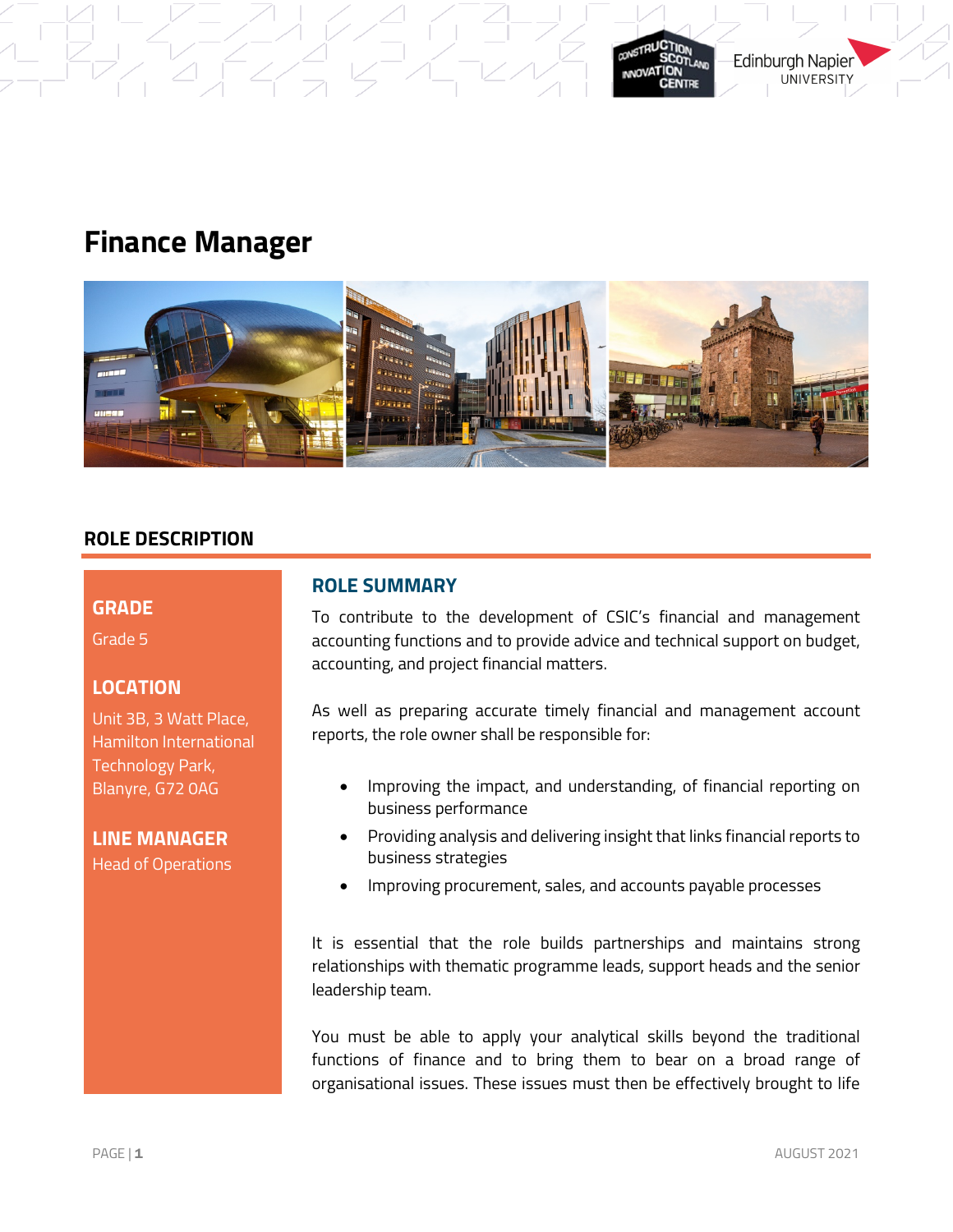

for senior management teams and therefore the ability to listen, interpret, influence, negotiate, inspire and challenge are all vital to the role.

CONSTRI

**NNOVATION** 

٦'n

**CENTRE** 

Edinburgh Napier

**UNIVERSITY** 

The role requires excellent project management skills as well as a creative

### **LINE MANAGEMENT RESPONSIBILITY FOR:**

This role does not have any line management responsibilities currently.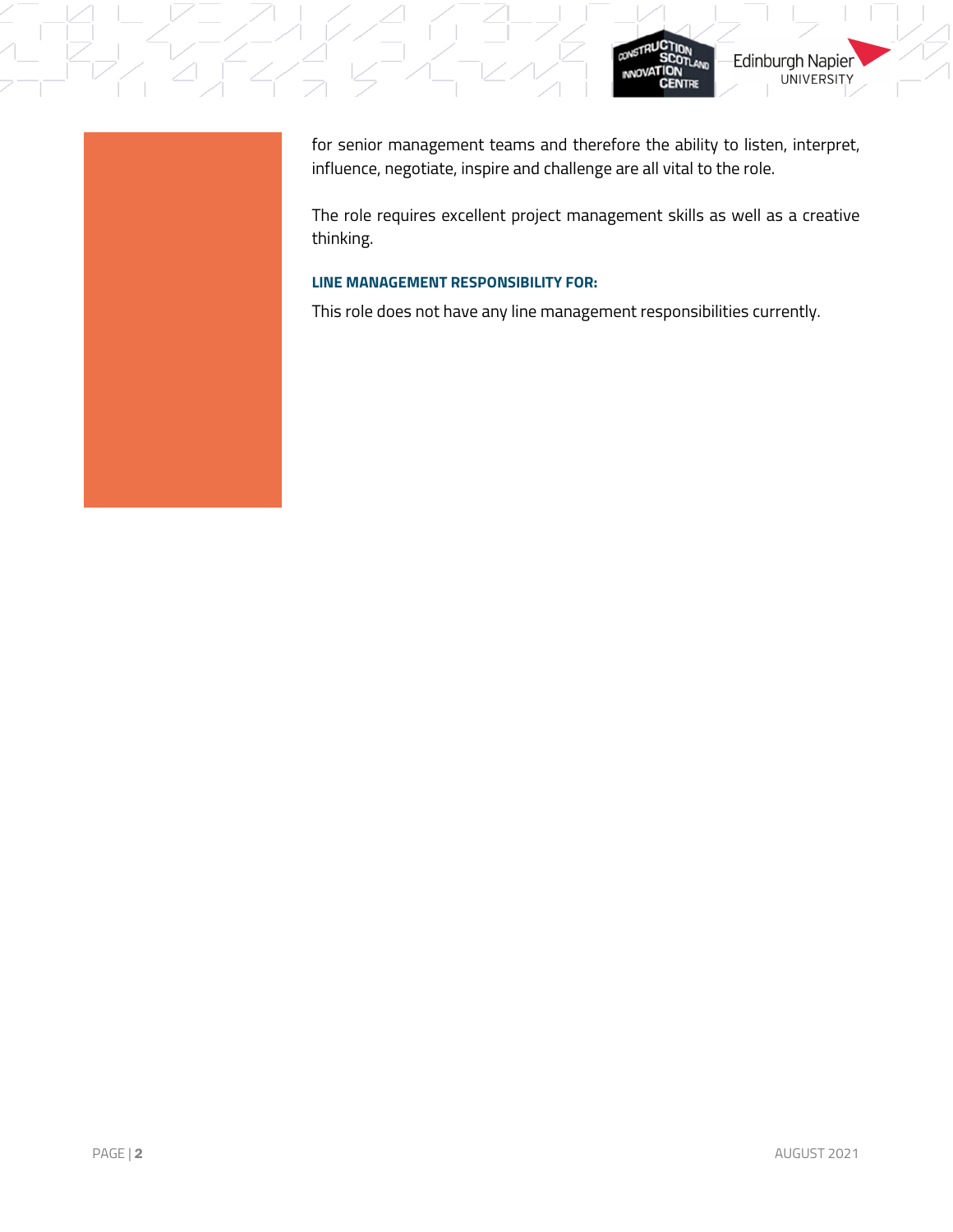## **MAIN DUTIES AND RESPONSIBILITIES**

#### **Management Accounting**

- Creation, development, and production of monthly, quarterly, and annual management accounts as appropriate.
- Preparation and presentation of financial reporting packs for CSIC's Board and other required forums including a clear commentary on performance.
- Oversee effective and robust month end processes, reconciliation of ledger transactions and quality assure and review the work of the team on standard financial tasks.
- Preparation of monthly journal entries, including accruals and prepayments, and year end journals to support the preparation of the CSIC's and the University's statutory reports.

#### **Business Support**

- Understanding of public procurement procedures and processes, and line manage the operations assistant to implement robust procurement processes and systems.
- Deliver timely, accurate and relevant management information in support of strategic and operational planning and decision making at all levels in the organisation, including transparent financial reporting and forecasting from project reporting and the financial database. (Agresso).
- Supports thematic teams with key financial tasks such as business case development, scenario planning and new funding opportunities.
- Answer routine financial enquiries from CSIC leadership team, funders, Edinburgh Napier, and wider team members.

#### **Process Improvement**

- Assist with implementation of finance/governance change projects including full project life cycle and delivery of necessary training to end users within finance and across CSIC
- Development of a full financial procedures manual and delivering training, process documentation and clear guidance.
- Assist with risk management and the implementation of new processes to mitigate.

### **Budgeting and Forecasting**

- Production, control and review of accurate monthly, quarterly, and annual budgets and forecasts with the ultimate aim of achieving these budgets.
- Lead on budget variance and re-forecasting analysis.
- Support thematic teams to develop robust, evidenced based budgets in a timely manner that are underpinned by clear and reasonable assumptions.

#### **Communication**

- Promote and build effective co-operation and relationships with CSIC team, Professional Services Department at Edinburgh Napier, and external partners.
- Challenge and perform appropriate diligence on financial data and take full responsibility for its accuracy and highlight risks and uncertainties as appropriate.

**Edinburgh Napier** 

**UNIVERSITY** 

**ANOVATION**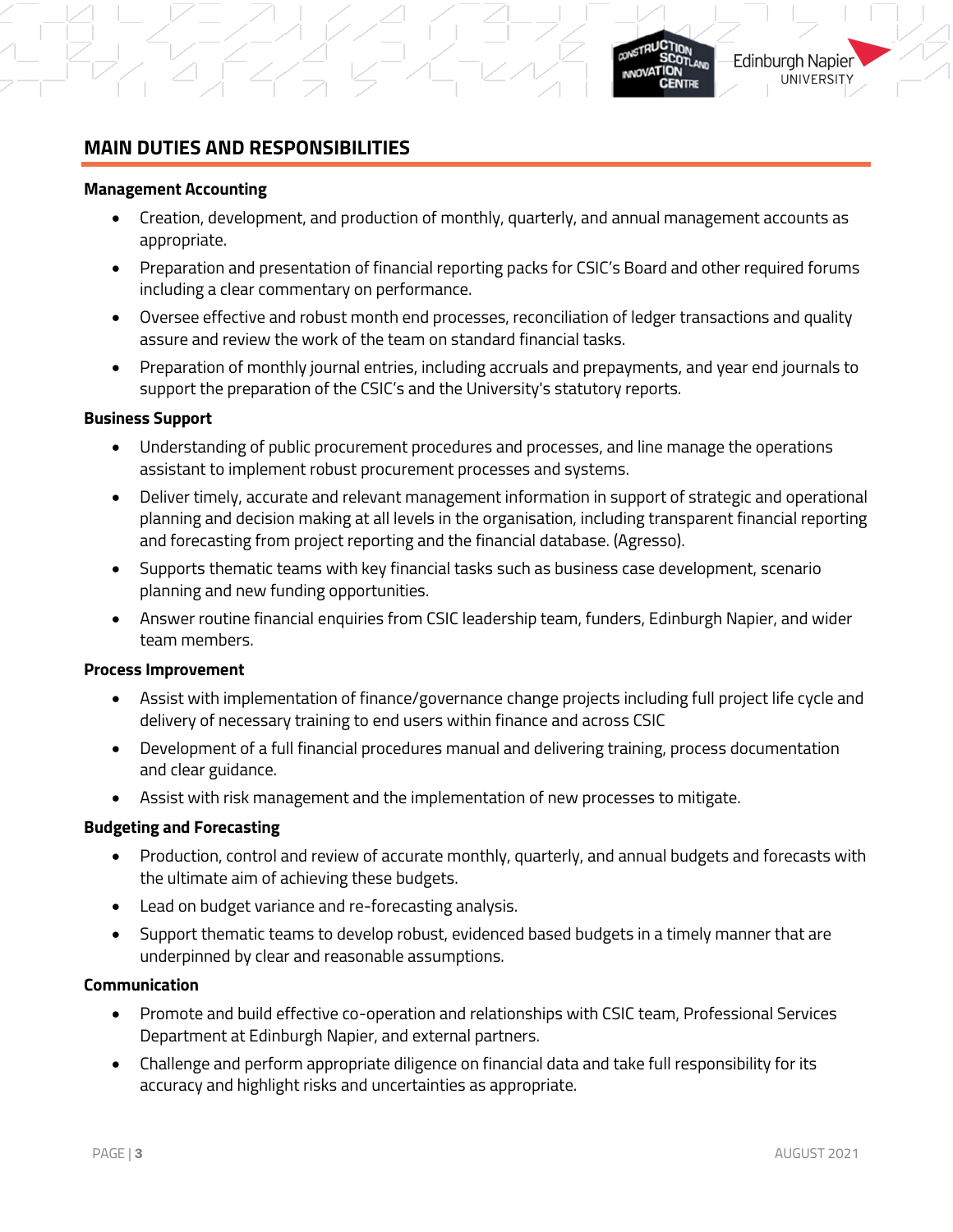• Development of a responsive, accurate and consistent service to agreed deadlines both internally and externally, ensuring all internal and external reporting is timely and is conducted to the highest professional standards.

### **Personal Development**

- Pro-active in ensuring continuing professional development to support all requirements of role
- Ensure strong knowledge of relevant systems including Agresso and best practice.
- Design and implementation of improved financial controls and processes including appropriate reviews and checklists.

### **In addition**

- Role model the University's values & behaviours.
- Be responsible for ensuring that the information and records processed (received, created, used, stored, destroyed) on behalf of the University are managed in compliance with ALL applicable legislation, codes and policies e.g[. Data Protection,](http://staff.napier.ac.uk/services/secretary/governance/DataProtection/Pages/default.aspx) [Information Security](http://staff.napier.ac.uk/services/cit/infosecurity/Pages/InformationSecurity.aspx) an[d Records Management.](https://staff.napier.ac.uk/services/governance-compliance/governance/records/Pages/default.aspx)

**Edinburgh Napier** 

**UNIVERSITY** 

**NNOVATION**